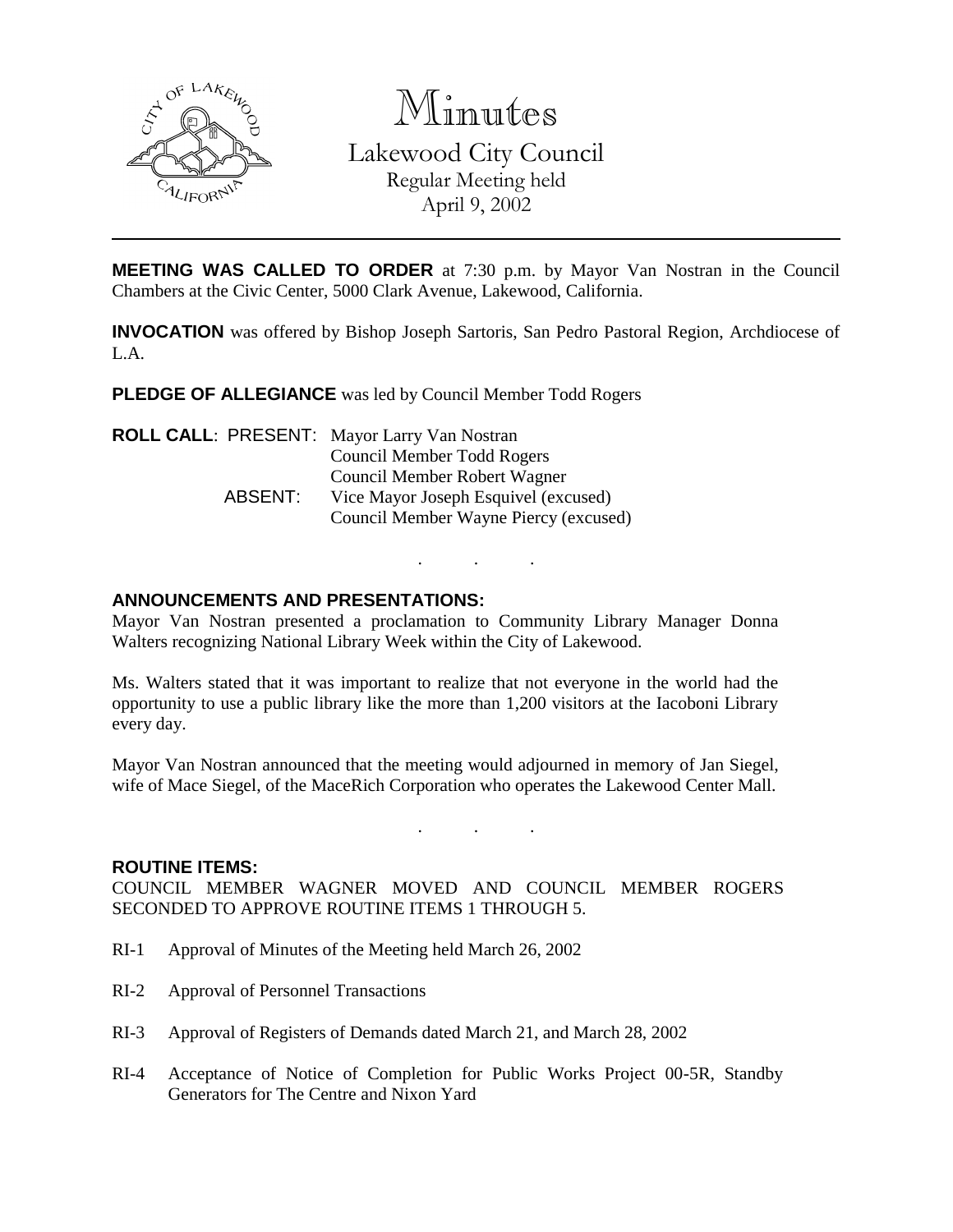City Council Minutes April 9, 2002 Page 2

#### **ROUTINE ITEMS:** Continued

RI-5 Acceptance of Notice of Completion for Public Works Project 00-7, Electrical Panel Replacement at Boyar and Rynerson Parks

UPON ROLL CALL VOTE, THE MOTION WAS APPROVED:

AYES: COUNCIL MEMBERS: Rogers, Wagner and Van Nostran NAYS: COUNCIL MEMBERS: None ABSENT: COUNCIL MEMBERS: Esquivel and Piercy

## **1.1 • AWARD OF BID FOR PURCHASING BID 02-2, #20 SILICA SAND**

Finance Director Larry Schroeder gave a brief oral presentation based on the memorandum in the agenda and stated two bids had been received for the purchase of #20 Silica Sand to be utilized by the Recreation and Community Services Department to replace sand in the play areas of four City parks. He noted that part of the funding for this work would be an eligible expense under County Park Bond funds. It was the recommendation of staff that the City Council award the bid for Silica Sand to Oglebay Norton of San Juan Capistrano in the amount of \$41,409.50, including sales tax and shipping charges.

. . .

Dave Rodda, Director of Recreation and Community Services, stated that because the specified sand does not compact like other types, there will be a significant reduction in required maintenance.

Mayor Van Nostran opened the public hearing at 7:40 p.m. and called for anyone in the audience wishing to address the City Council on this matter. There was no response.

COUNCIL MEMBER ROGERS MOVED AND COUNCIL MEMBER WAGNER SECONDED TO APPROVE STAFF'S RECOMMENDATION. UPON ROLL CALL VOTE, THE MOTION WAS APPROVED:

AYES: COUNCIL MEMBERS: Rogers, Wagner and Van Nostran NAYS: COUNCIL MEMBERS: None ABSENT: COUNCIL MEMBERS: Esquivel and Piercy

## **1.2 • PROHIBITING THE STANDING OF VEHICLES ADJACENT TO SCHOOLS FOR THE PURPOSE OF LOADING OR DISCHARGING SCHOOL CHILDREN**

. . .

Deputy City Manager Sandi Ruyle reported that the proposed ordinance, which had been introduced at the last regular City Council meeting, would provide a means for Sheriff's Department personnel to issue a citation to any driver stopping adjacent to a school to load or unload a student, that caused the student to have to cross the street in a dangerous manner.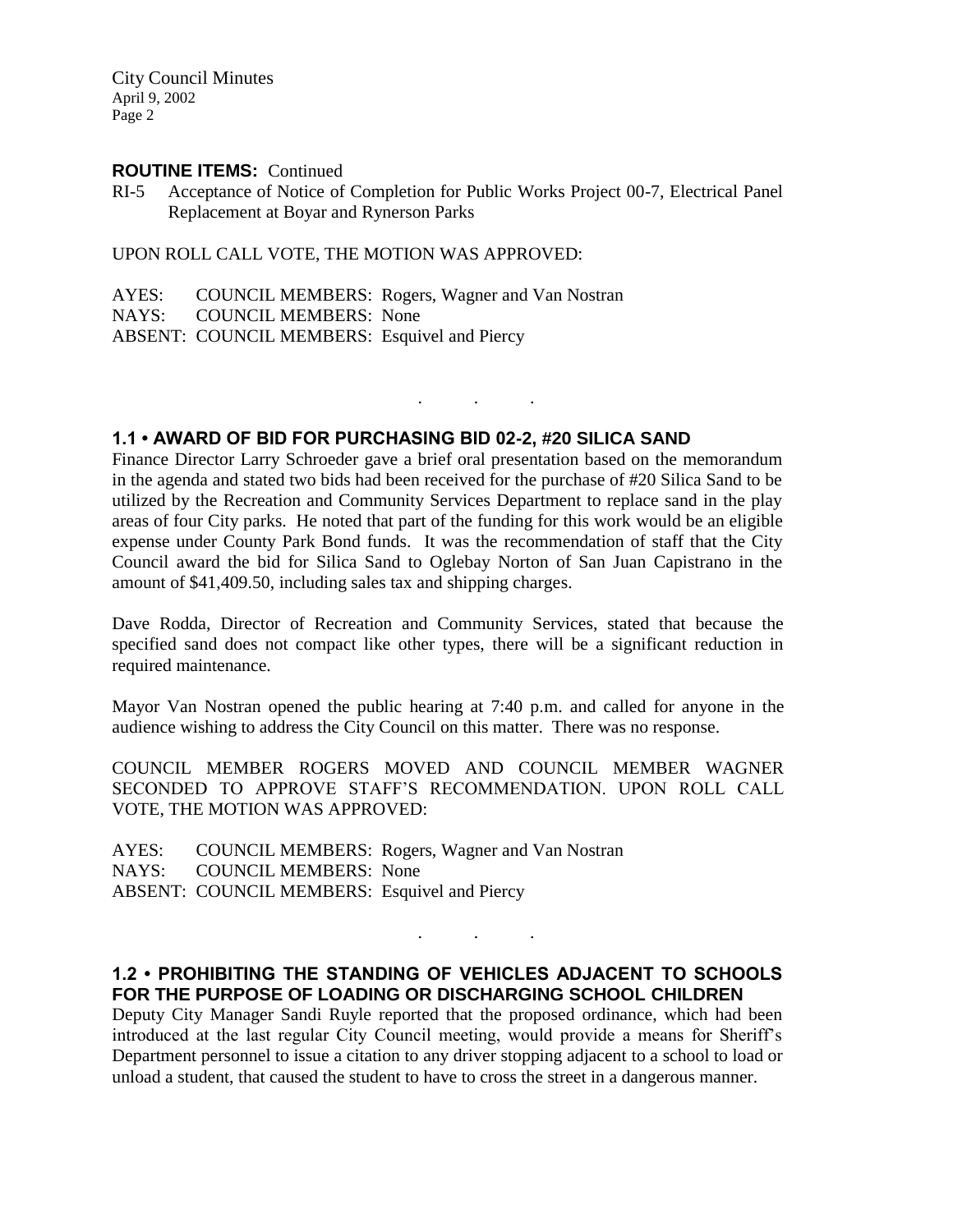## **1.2 • PROHIBITING STANDING OF VEHICLES ADJACENT TO SCHOOLS FOR THE PURPOSE OF LOADING OR DISCHARGING SCHOOL CHILDREN** – Cont.

Council Member Rogers asked Ms. Ruyle to provide details on the public education and enforcement of the proposed ordinance.

Ms. Ruyle stated staff would be sending out a letter to the principal of each school explaining the ordinance and requesting that the school provide the information to parents through their newsletter. She noted that articles had already appeared in the *Long Beach Press Telegram* and would be appearing in the City's newsletter that was provided to all addresses in Lakewood, as well as coverage on the City's cable channel through the show, "City Digest." She concluded by stating that the Sheriff's Department would initially only issue warnings until people were made aware of the ordinance.

Mayor Van Nostran opened the public hearing at 8:44 p.m. and called for anyone in the audience wishing to address the City Council on this matter.

Larry King, Jeannie Nagle, Craig Chambers, Lori Ramsey and Chuck Haynes spoke in favor of the ordinance.

COUNCIL MEMBER ROGERS MOVED AND COUNCIL MEMBER WAGNER SECONDED TO CLOSE THE PUBLIC HEARING. UPON ROLL CALL VOTE, THE MOTION WAS APPROVED:

AYES: COUNCIL MEMBERS: Rogers, Wagner and Van Nostran NAYS: COUNCIL MEMBERS: None ABSENT: COUNCIL MEMBERS: Esquivel and Piercy

ORDINANCE NO. 2002-5; AN ORDINANCE OF THE CITY COUNCIL OF THE CITY OF LAKEWOOD AMENDING THE MUNICIPAL CODE TO PROHIBIT THE STANDING OF VEHICLES ADJACENT TO SCHOOLS FOR THE PURPOSE OF LOADING OR DISCHARGING SCHOOL CHILDREN EXCEPT AS PROVIDED THEREIN was read by title by Mayor Van Nostran.

COUNCIL MEMBER WAGNER MOVED AND COUNCIL MEMBER ROGERS SECONDED TO WAIVE FURTHER READING OF ORDINANCE NO. 2002-5. UPON ROLL CALL VOTE, THE MOTION WAS APPROVED:

AYES: COUNCIL MEMBERS: Rogers, Wagner and Van Nostran NAYS: COUNCIL MEMBERS: None ABSENT: COUNCIL MEMBERS: Esquivel and Piercy

COUNCIL MEMBER ROGERS MOVED AND COUNCIL MEMBER WAGNER SECONDED TO ADOPT ORDINANCE NO. 2002-5.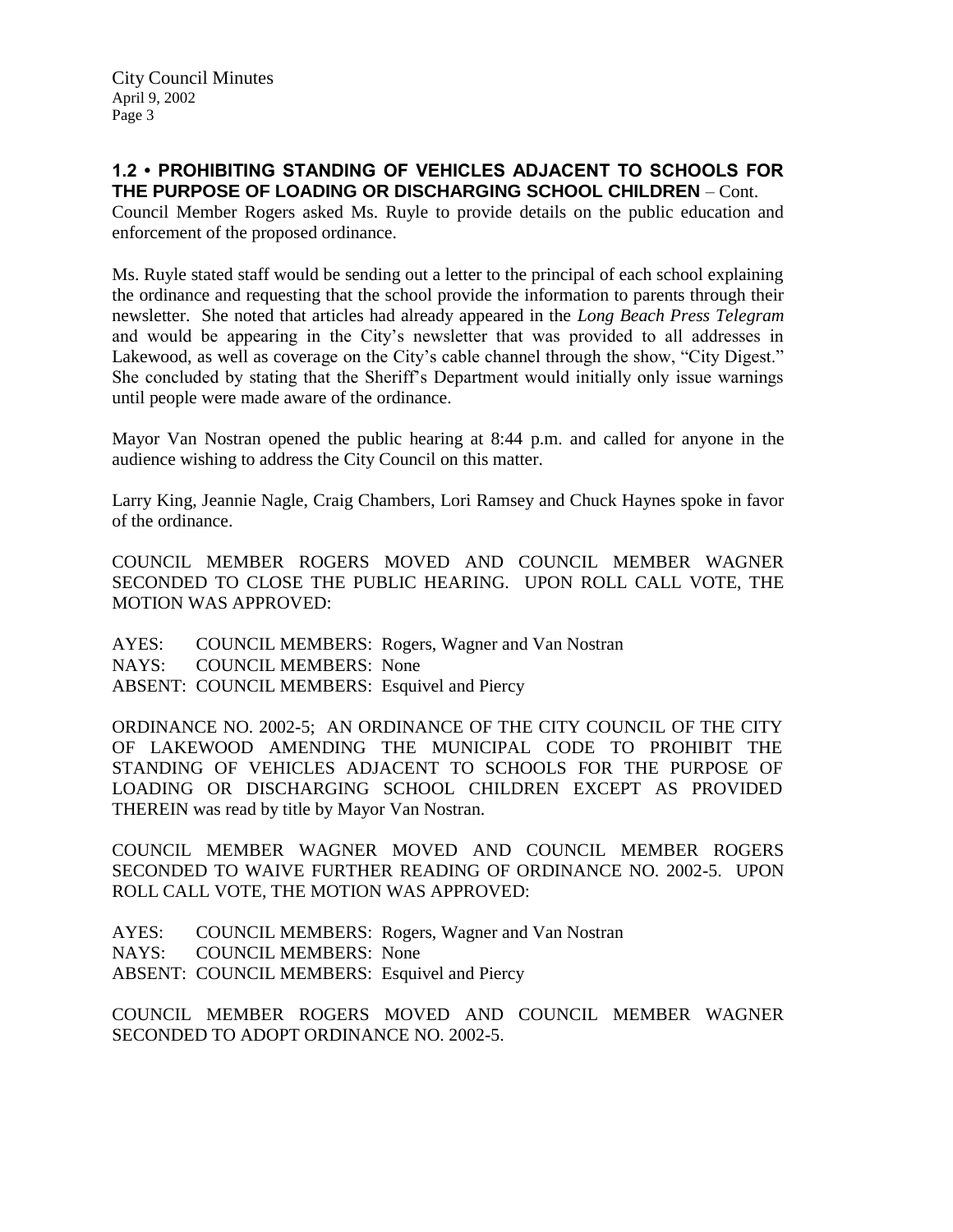## **1.2 • PROHIBITING STANDING OF VEHICLES ADJACENT TO SCHOOLS FOR THE PURPOSE OF LOADING OR DISCHARGING SCHOOL CHILDREN** – Cont. UPON ROLL CALL VOTE, THE MOTION WAS APPROVED:

. . .

AYES: COUNCIL MEMBERS: Rogers, Wagner and Van Nostran NAYS: COUNCIL MEMBERS: None ABSENT: COUNCIL MEMBERS: Esquivel and Piercy

# **1.3 • TENTATIVE TRACT MAP NO. 53705, 11711 216TH STREET**

Community Development Director Chuck Ebner gave a brief oral presentation based on the memorandum in the agenda and stated an application had been submitted by Hamid and Mahnaz Raftari to construct an eight-unit residential condominium project, replacing three single family residences at 11711-11719 216th Street. He displayed slides showing elevations of the proposed project which met the development standards of the Municipal Code and had been reviewed and approved by the Planning and Environment Commission. He noted that the project would provide a two-car garage for each unit and six additional offstreet parking spaces for guests. He also stated that the project was categorically exempt for the California Environmental Quality Act based on Section 15332, Class 1, In-Fill. It was the recommendation of the Planning and Environment Commission that the City Council approve Tentative Tract Map No. 53705, subject to the conditions contained in Planning and Environment Commission Resolution No. 8-2002.

RESOLUTION NO. 2002-11; A RESOLUTION OF THE CITY COUNCIL OF THE CITY OF LAKEWOOD APPROVING TENTATIVE TRACT MAP NO. 53705

Mayor Van Nostran opened the public hearing at 8:02 p.m. and called for anyone in the audience wishing to address the City Council on this matter.

Hamid Raftari stated he was anxious to begin construction on the project.

COUNCIL MEMBER WAGNER MOVED AND COUNCIL MEMBER ROGERS SECONDED TO CLOSE THE PUBLIC HEARING AND ADOPT RESOLUTION NO. 2002-11. UPON ROLL CALL VOTE, THE MOTION WAS APPROVED:

AYES: COUNCIL MEMBERS: Rogers, Wagner and Van Nostran NAYS: COUNCIL MEMBERS: None ABSENT: COUNCIL MEMBERS: Esquivel and Piercy

. . .